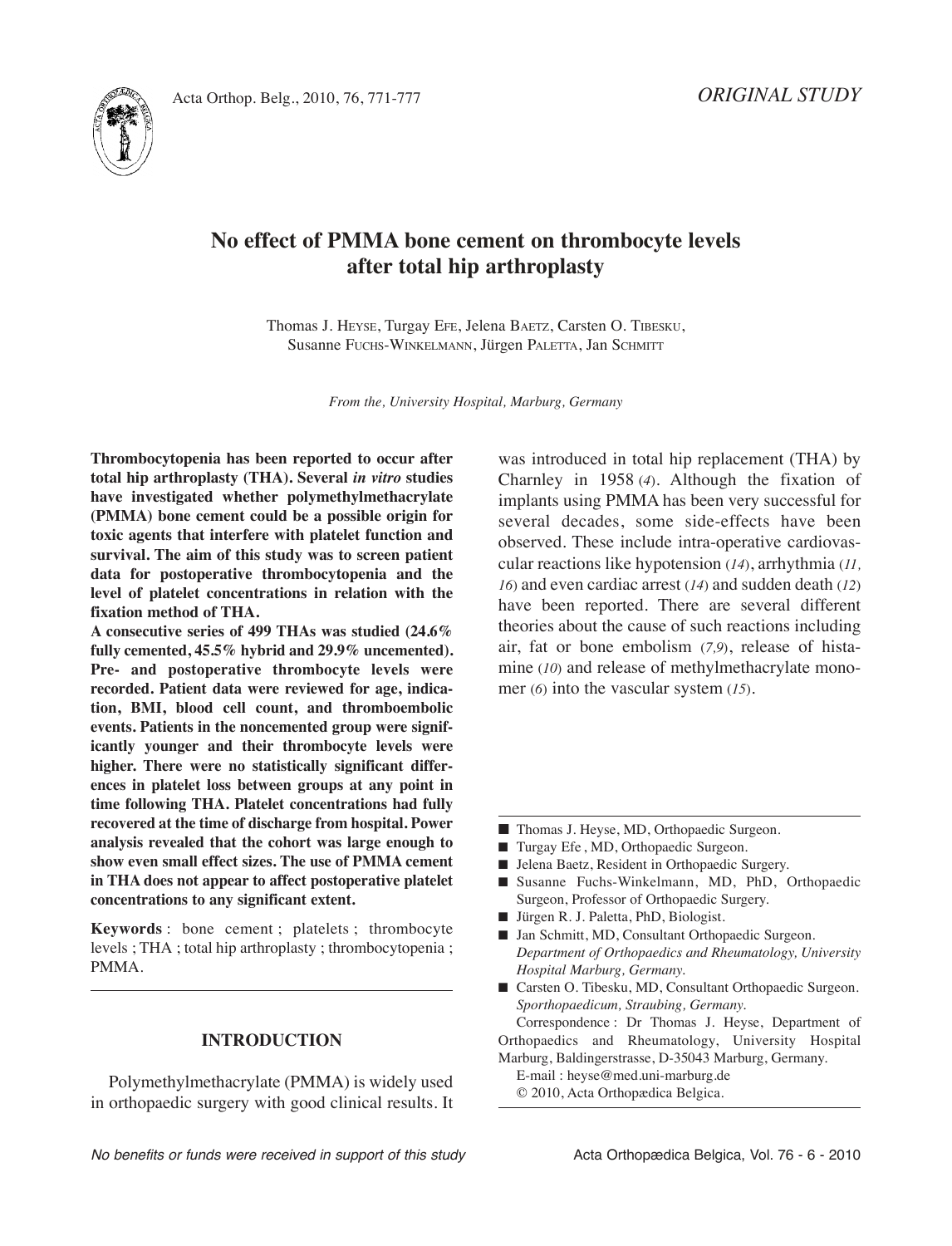Postoperative drops in platelet levels in peripheral blood are usually attributed to the intervention itself or to low molecular weight heparin, which is largely used for prevention of deep vein thrombosis in THA. Heparin-induced thrombocytopenia (HiT) type I reaction is a well-known adverse effect of this regimen (*13*)*.* However, PMMA bone cement has been suspected to interfere with platelet function and survival in experimental *in vitro* studies. Cenni *et al* found a significant decrease in platelet numbers with some PMMA cements (*2*)*.*

To date there are no clinical studies analysing the effect of PMMA bone cement on perioperative platelet levels in patients undergoing THA. The objective of this study was to elucidate, if PMMA bone cement affects platelet counts to a clinically relevant extent in patients undergoing THA.

## **PATIENTS AND METHODS**

A consecutive series of 499 THAs was included into this retrospective study. Only patients with a primary total hip arthroplasty (THA) for osteoarthritis (OA) were included. Of these, 123 (24.6%) patients received a fully cemented, 227 (45.5%) a hybrid (stem cemented, cup uncemented) and 149 (29.9 %) a fully uncemented prosthesis. An anterior transgluteal approach according to Bauer in supine position was used in all cases. The Polarstem (Smith&Nephew Orthopaedics AG, Rotkreuz, Switzerland) was used for all patients. It is a tapered straight stem with an identical geometry for the cemented and non-cemented version. The cemented version is polished while the non-cemented version is hydroxyapatite-coated. An EP-Fit Plus cup (Smith&Nephew Orthopaedics AG, Rotkreuz, Switzerland) was used in the non-cemented and hybrid cases. It consists of a pressfit titanium shell and a 32 mm polyethylene insert. A standard Müller PE cup (Smith&Nephew Orthopaedics AG, Rotkreuz, Switzerland) was used in the fully cemented cases. Palacos  $R + G$  bone cement was used in all cemented procedures (Heraeus kulzer, Wehrheim, Germany). The study was approved by the local ethics committee and was performed in accordance with the Helsinki Declaration of 1975.

The following data were collected from medical records : gender, age at time of operation, patients' height and weight, body mass index (BMi), type of component fixation (cemented or uncemented), indication and duration of the operation.

The cohort was divided into two different subgroups : uncemented and cemented. Patients with a hybrid THA (stem cemented and cup uncemented) were included into the cemented group. This appeared justified, as the amount of cement necessary for the cup (approximately 5 g) is small in comparison with the amount needed for stem fixation (40-60 g).

Blood samples were taken on the day prior to surgery, the evening after THA, on the first postoperative day and the day before discharge and were analyzed for sodium, potassium, calcium, alkaline phosphatase, lactate dehydrogenase, protein, leucocytes, erythrocytes, haemoglobin, haematocrit, MCH, MCV, MCHC, platelets, CRP, PT, aPTT, and fibrin levels. Blood or fresh frozen plasma transfusions were recorded as well as anticoagulation regimens prior to THA.

The data acquisition was conducted with Excel 2007 (Microsoft, Redmond, USA). For statistical analysis, graphic and tabular demonstrations, the software Winstat for Excel (R. Fitch Software) was used. A two-sided t-test for independent samples was performed to analyse differences in platelet levels between cemented and uncemented patients. The null hypothesis was that there is no difference in platelet levels after THA between patients with cemented or uncemented technique at the day of operation. The level of significance was defined as  $p = 0.05$ . To describe the influence of age on thrombocyte levels at baseline, a univariate analysis was performed. A power analysis was performed to determine the power (1-ß) using the software G\*Power (*8*)*.* For comparing pre- and post-operative differences in thrombocyte counts  $[10^{3}/\mu]$  box and whisker plots were used. The box height is the interquartile range which represents half of all values ; 25% of values are higher and 25% of values are lower than the box. The median is displayed as a horizontal line across each box. The minimum and maximum values are represented with the vertical lines (fig 2).

### **RESULTS**

Data of 499 patients were included (266 women (53.3%) and 233 men (46.7%)). Mean age was 67 years (women 69 years, men 64.6 years). The mean body mass index was 28.5 kg/m<sup>2</sup>. The mean operation time was  $98 \pm 32$  minutes.

Analysis of demographics at index procedure showed significant differences between the two subgroups (table I). Patients receiving an uncemented prosthesis were significantly younger, with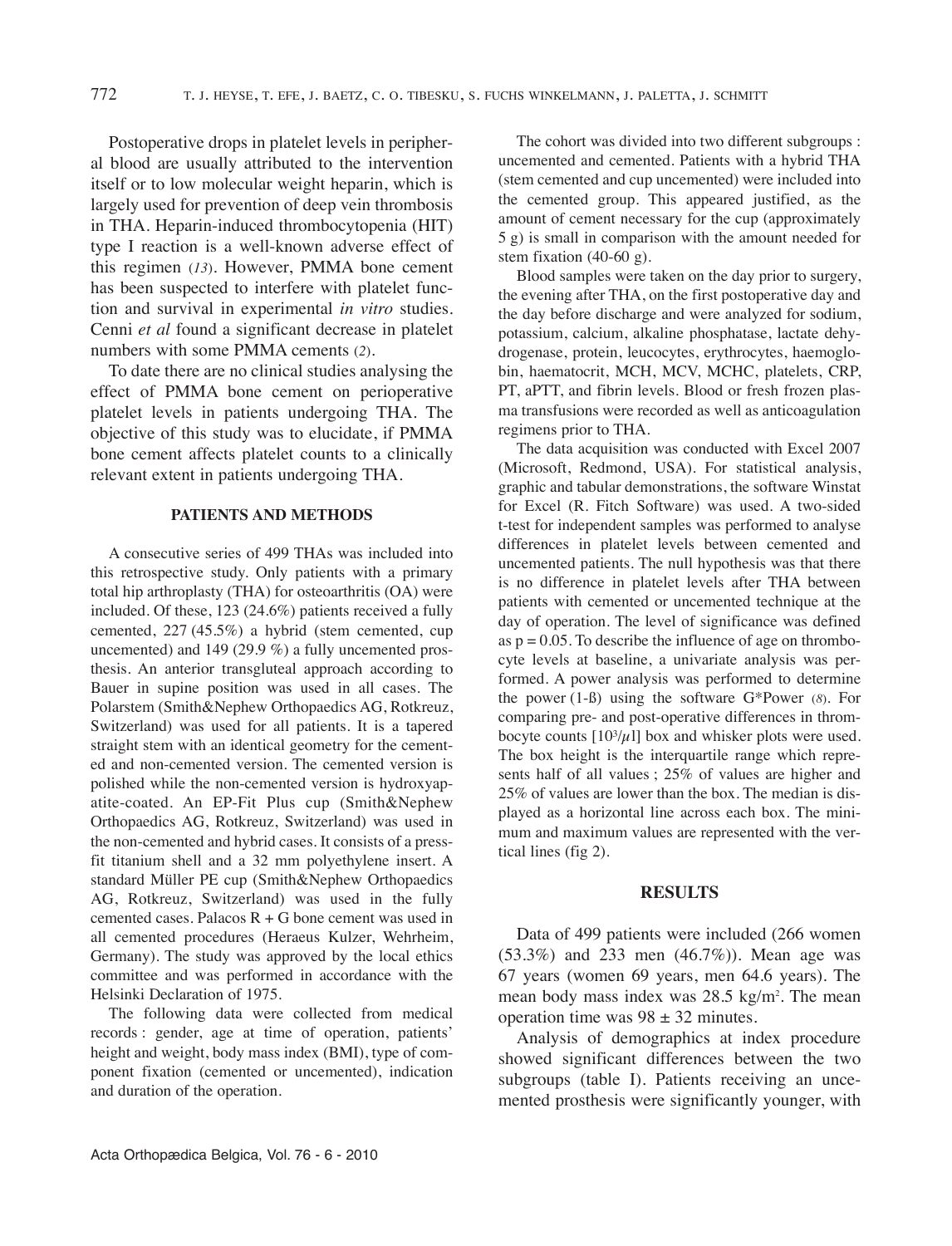significantly higher platelet counts. Correlation analysis revealed a significant connection between patient age and platelet count  $(r = -0.103)$ , p < 0.027), which means that thrombocyte levels tend to be lower with higher age.

Table II shows the postoperative results for the two subgroups for thrombocyte and haemoglobin levels. There were no differences between groups regarding the drop in postoperative platelet level as recorded on the evening after THA (fig 1). Thrombocyte levels in both groups remained stable on the first postoperative day. At the time of discharge, thrombocyte levels in both groups had fully recovered. Student´s t-tests for independent variables showed no statistically significant differences for platelet concentrations between groups at any point in time. Figure 2 shows a box-and-whisker plot comparing the difference between platelet levels before and after operation for uncemented and cemented groups with an almost identical distribution.

The percentage of patients with relative postoperative thrombocytopenia ( < 150,000 thrombocytes/ $\mu$ l) was slightly higher in the cemented group, and thrombopenia was mainly found in patients with relatively low preoperative thrombocyte levels (tables I & II). These differences were not statistically significant. Of the patients that met the criteria for thrombocytopenia, none had clinical signs of impaired haemostasis.

The drop in haemoglobin level on the first postoperative day compared to the preoperative level was more pronounced in the uncemented group  $(-41 \text{ g/l})$  than in the cemented group  $(-37 \text{ g/l})$ . Although this difference was statistically significant ( $p = 0.002$ ) it was not clinically relevant. At time of discharge haemoglobin levels were almost identical between both groups.

Figure 1 shows the thrombocyte counts and haemoglobin levels over time in the two subgroups. Obviously, the graphs for thrombocyte levels are almost parallel with each other. Patients in the cemented group start at lower thrombocyte levels, but their later evolution otherwise appears essentially similar.

Clinical apparent deep vein thrombosis occurred in two patients despite adequate prophylaxis

with low molecular weight heparin. Both patients had received a cemented THA. After surgery, 79 patients (15.8%) needed transfusion of erythrocyte concentrate. In the uncemented group  $12.6\%$ and in the cemented group 17.1% of the patients received postoperative transfusions.

A power analysis (fig 3) showed that the given number of patients of 499 and an  $α$  error probability of 0.05 in a two-tailed t-test has a sufficient power (1-ß) to detect even small effects.

## **DISCUSSION**

From the data presented in this study it can be concluded that PMMA bone cement does not significantly affect platelet counts in patients undergoing THA. no statistically significant effect of PMMA on thrombocyte counts could be found between subgroups, despite a high statistical power to detect even small differences.

There are, however, obvious limitations to retrospective studies. Since the indication for cemented



*Fig. 1.* — Graph showing the evolution of mean thrombocyte (Thr.)[ $10^{3}/\mu$ ]] and haemoglobin levels (Hb.) [g/l] over time for both subgroups (noncemented vs. cemented).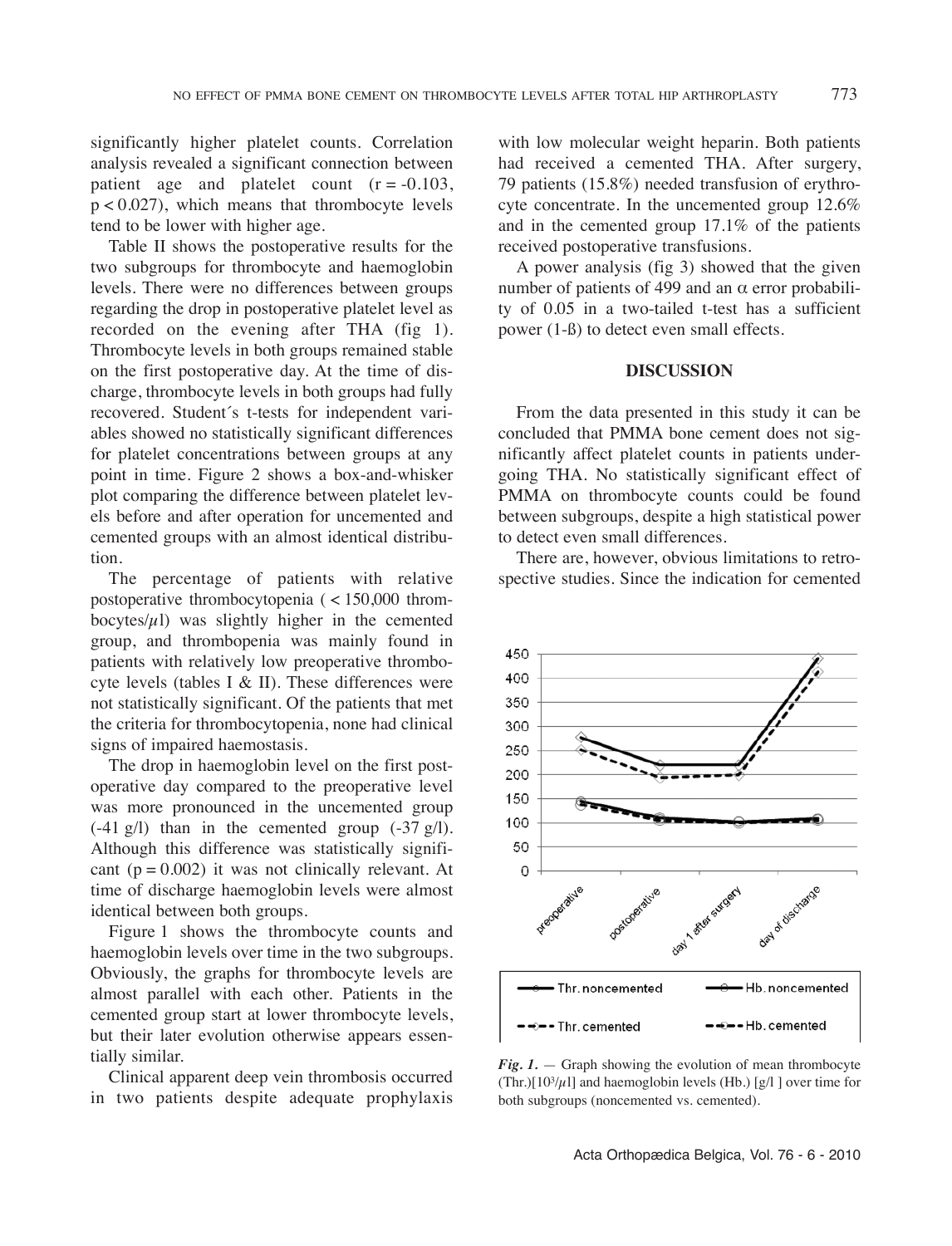

*Fig.* 2. — Box-and-whisker plot for the difference ( $\Delta$ ) in thrombocyte level [10<sup>3</sup>/µl] (post-operative minus pre-operative). The boxes represent the 25% to 75% percentile. The crosses show the minimum and maximum values of the sample. The short lines in the middle of the boxes show the median value.



*Fig.* 3. — Power-analysis for the given sample size of 499,  $\alpha$ =0.05 ranging from Effect size small (0.1) to medium (0.5) according to Cohen *(5).*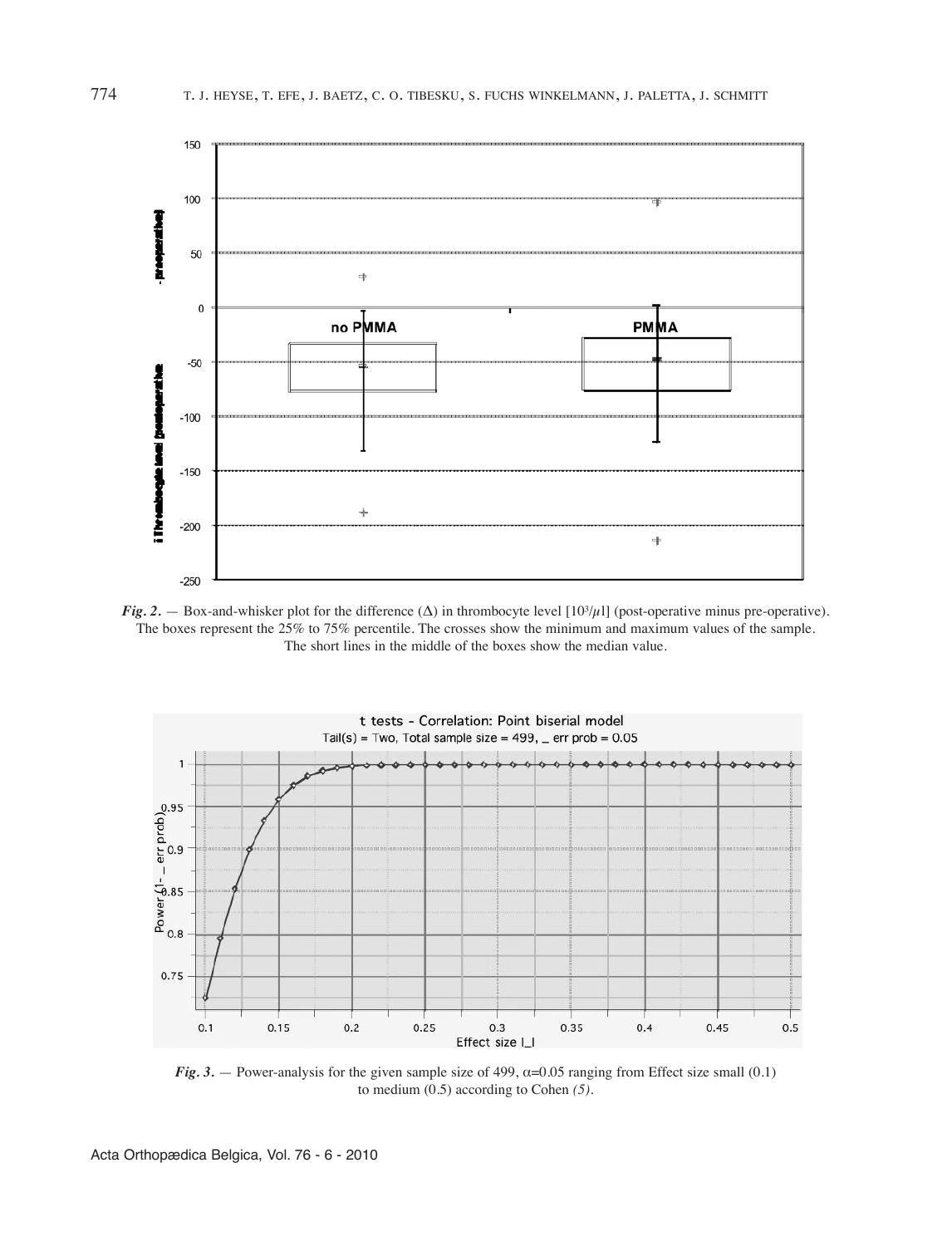|                                                                    | uncemented<br>$(n=149)$ | cemented<br>$(n=350)$ | p                        |
|--------------------------------------------------------------------|-------------------------|-----------------------|--------------------------|
| Age [yrs]                                                          | 57 ( $\pm$ 11.4)        | 71 $(\pm 7.9)$        | < 0.001                  |
| Weight [kg]                                                        | $85 (\pm 16.4)$         | $80 (\pm 13.5)$       | < 0.001                  |
| Height $\lceil$ cm $\rceil$                                        | 172 $(\pm 9.3)$         | $168 (\pm 8.9)$       | < 0.001                  |
| <b>BMI</b> [ $kg/m2$ ]                                             | $29 (\pm 4.9)$          | $28 (\pm 4.2)$        | 0.120                    |
| Platelet concentration $[10^3/\mu]$                                | $277 (\pm 77.2)$        | 251 ( $\pm$ 64.6)     | < 0.001                  |
| Haemoglobin level [g/l]                                            | 144 $(\pm 14.9)$        | 137 ( $\pm$ 14.5)     | < 0.001                  |
| Pat. with thrombocytopenia<br>(platelet level < $150,000 / \mu$ l) | $2(1.3\%)$              | $9(2.6\%)$            | $0.693$ chi <sup>2</sup> |
| <b>Operation time [min]</b>                                        | $95 (\pm 32.5)$         | $100 (\pm 31.2)$      | 0.082                    |
| Hospital stay [days]                                               | 14 $(\pm 2.7)$          | $15 (\pm 3.1)$        | < 0.001                  |

Table i. — Patients'data at time of index procedure (Mean ± SD). Statistical analysis was done with Student's t-test. The number of patients with thrombocytopenia was compared using the  $\chi^2$  test.

Table II. — Postoperative platelet and haemoglobin levels (Mean± SD). Statistical analysis was done with Student's t-test. The number of patients with thrombocytopenia was compared using the  $\chi^2$  test.

|                                                                             | uncemented<br>$(n=149)$ | cemented<br>$(n=350)$ | p                |
|-----------------------------------------------------------------------------|-------------------------|-----------------------|------------------|
| <b>Evening of Operation (postop)</b><br>Platelet concentration $[10^3/\mu]$ | $219 (\pm 63.5)$        | 193 $(\pm 52.7)$      | $< 0.001 \Delta$ |
| platelet (op – preoperative) $[10^3/\mu]$                                   | $-57 (\pm 33.5)$        | $-59 (\pm 38.8)$      | 0.525            |
| Haemoglobin level [g/l]                                                     | $110 (\pm 15.3)$        | $105 (\pm 13.5)$      | $< 0.001 \Delta$ |
| Hb (op – preoperative) $[g/l]$                                              | $-34 (\pm 14.3)$        | $-32 (\pm 13.8)$      | 0.190            |
| <b>Patients with thrombocytopenia</b>                                       | $15(10,0\%)$            | 61 $(17,4\%)$         | 0.111            |
| $1st$ postoperative Day                                                     |                         |                       |                  |
| Platelet concentration $[10^3/\mu]$                                         | $219 (\pm 58.1)$        | 199 $(\pm 52.6)$      | $< 0.001 \Delta$ |
| platelet (postop – preoperative) $[10^3/\mu]$                               | $-58 (\pm 38.7)$        | $-53 (\pm 38.6)$      | 0.190            |
| Haemoglobin level [g/l]                                                     | $102 (\pm 13.7)$        | $100 (\pm 13.1)$      | $0.045\Delta$    |
| Hb (postop – preoperative) $[g/l]$                                          | $-41 (\pm 13.3)$        | $-37 (\pm 13.0)$      | 0.002            |
| <b>Patients with thrombocytopenia</b>                                       | 14 $(9.4\%)$            | 53 (15.1%)            | 0.227            |
| Day of discharge                                                            |                         |                       |                  |
| Platelet concentration $[10^3/\mu]$                                         | 441 ( $\pm$ 119.6)      | 413 ( $\pm$ 116.7)    | $0.018\Delta$    |
| platelet (discharge – preoperative) $[10^3/\mu]$                            | $163 (\pm 98,0)$        | 161 $(\pm 92.1)$      | 0.827            |
| Haemoglobin level [g/l]                                                     | $108 (\pm 14.2)$        | $105 (\pm 11.5)$      | $0.007\Delta$    |
| Hb (discharge – preoperative) $[g/l]$                                       | $-35 (\pm 14.5)$        | $-31 (\pm 14.7)$      | 0.020            |
| Patients with thrombocytopenia                                              | $1(0,7\%)$              | $4(1,14\%)$           | 0.889            |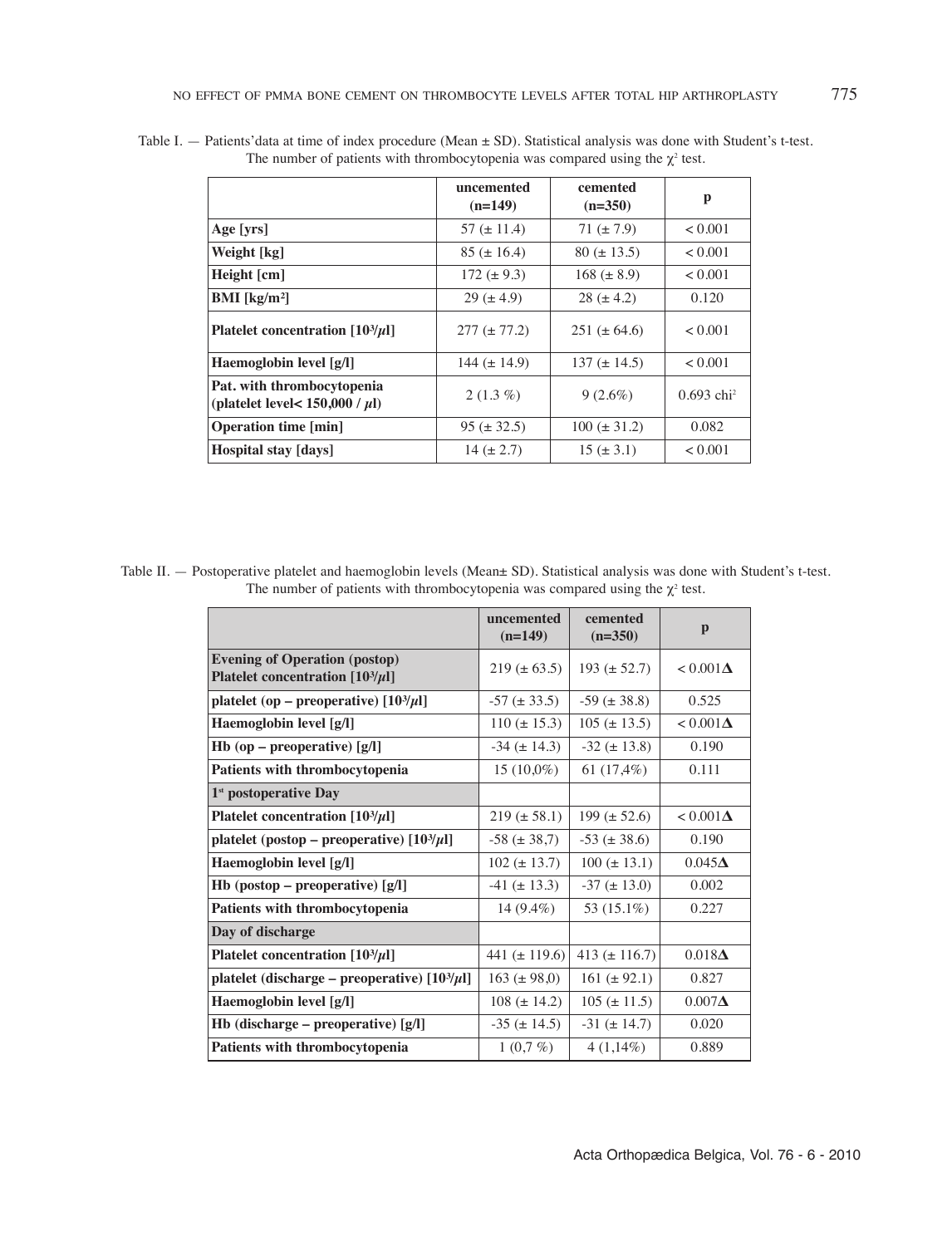THA is usually advanced patient age with poor bone quality that makes a stable primary uncemented fixation unlikely, the average patient age was significantly younger in the uncemented group. This leads to a number of related demographic differences at baseline as shown in table I. The ideal study design would have been a randomised clinical trial. Of course, it would neither be ethically justified to treat young patients with a cemented prosthesis nor to treat older patients with impaired bone quality with noncemented prostheses for study reasons. The chosen retrospective approach of a large patient cohort seems to be sensitive enough to reveal even small effect sizes and is appropriate to answer the hypothesis of this study.

There were significant differences between subgroups in thrombocyte and haemoglobin levels at baseline. Consequently, the absolute thrombocyte and haemoglobin loss were used for the comparison between subgroups. To control for blood dilution effects, haemoglobin levels were recorded along with the thrombocyte levels. Expectedly, the blood loss was a little higher in noncemented prosthesis, as the inner bone surfaces were not sealed by bone cement.

While a large number of studies are available to investigate the intraoperative clinical side-effects of the use of PMMA bone cement (*7,9,10*) there are no clinical studies available that analyze the influence of PMMA cement on postoperative thrombocyte levels. Some *in vitro* studies investigated the influence of PMMA on thrombocyte levels and function. Cenni *et al* (*2*) examined the influence of PMMA cement on thrombocyte concentration in plateletrich plasma 15 minutes after polymerization. They found a significant decrease in platelet count compared to the control with two of seven different PMMA cements tested, including the one used in the current study. in another study by the same authors (*3*) completely cured and polymerised PMMA-cement was incubated in phosphate buffered saline for 72 h at 37°. There was no effect on partial thromboplastine time and haemolysis. Some authors attribute the negative clinical effects of PMMA to the free monomer that is released during polymerization. Eggert *et al* (*6*) showed a maximum release of monomer during the first three minutes of the polymerization. Schoenfeld *et al* (*15*) described a monomer release during the first 15 minutes. Therefore in both studies by Cenni *et al* (*2,3*) the possible influence of toxic monomer could not be analysed.

Blinc *et al* (*1*) analysed the effect of PMMA on platelet aggregation and partial thromboplastin time (PTT). They could not find an influence of fresh PMMA cement, PMMA cement after 24 hours or the liquid component of the bone cement on either platelet aggregation or PTT.

In summary, there is scarce *in vitro* data on platelet toxicity of PMMA bone cement, and results from different studies are partially contradictory. However, this current study shows no clinical impact of PMMA bone cement on postoperative thrombocyte levels in a large retrospective consecutive series of patients undergoing THA.

There was a significant reduction in thrombocyte levels after total hip arthroplasty on the day of operation and on the following day. Thrombocyte levels had fully recovered ten days after operation. No differences could be found in thrombocyte levels between cemented and non-cemented fixation.

#### *Acknowledgements*

The authors would like to thank Dr. Johanna Schmitt for critical reading of the manuscript and Prof. Dr. Andreas Neubauer for a productive discussion that initiated this project.

#### **REFERENCES**

- **1. Blinc A, Bozic M, Vengust R, Stegnar M.** Methylmethacrylate bone cement surface does not promote platelet aggregation or plasma coagulation in vitro. *Thromb Res* 2004 ; 114 : 179-184.
- **2. Cenni E, Granchi D, Pizzoferrato A.** Platelet activation after in vitro contact with seven acrylic bone cements. *J Biomater Sci Polym Ed* 2002 ; 13 : 17-25.
- **3. Cenni E, Granchi D, Vancini M, Pizzoferrato A.** Platelet release of transforming growth factor-beta and beta-thromboglobulin after in vitro contact with acrylic bone cements. *Biomaterials* 2002 ; 23 : 1479-1484.
- **4. Charnley J.** Total hip replacement by low-friction arthroplasty. *Clin Orthop Relat Res* 1970 ; 72 : 7-21.
- **5. Cohen, J.** *Statistical Power Analysis For The Behavioral Sciences.* (2nd Ed.). lawrence Erlbaum Associates, Hillsdale, nJ, 1998.
- **6. Eggert A, Huland H, Ruhnke J, Seidel H.** [Penetration of methylmethacrylate-monomer in blood circulation follow-